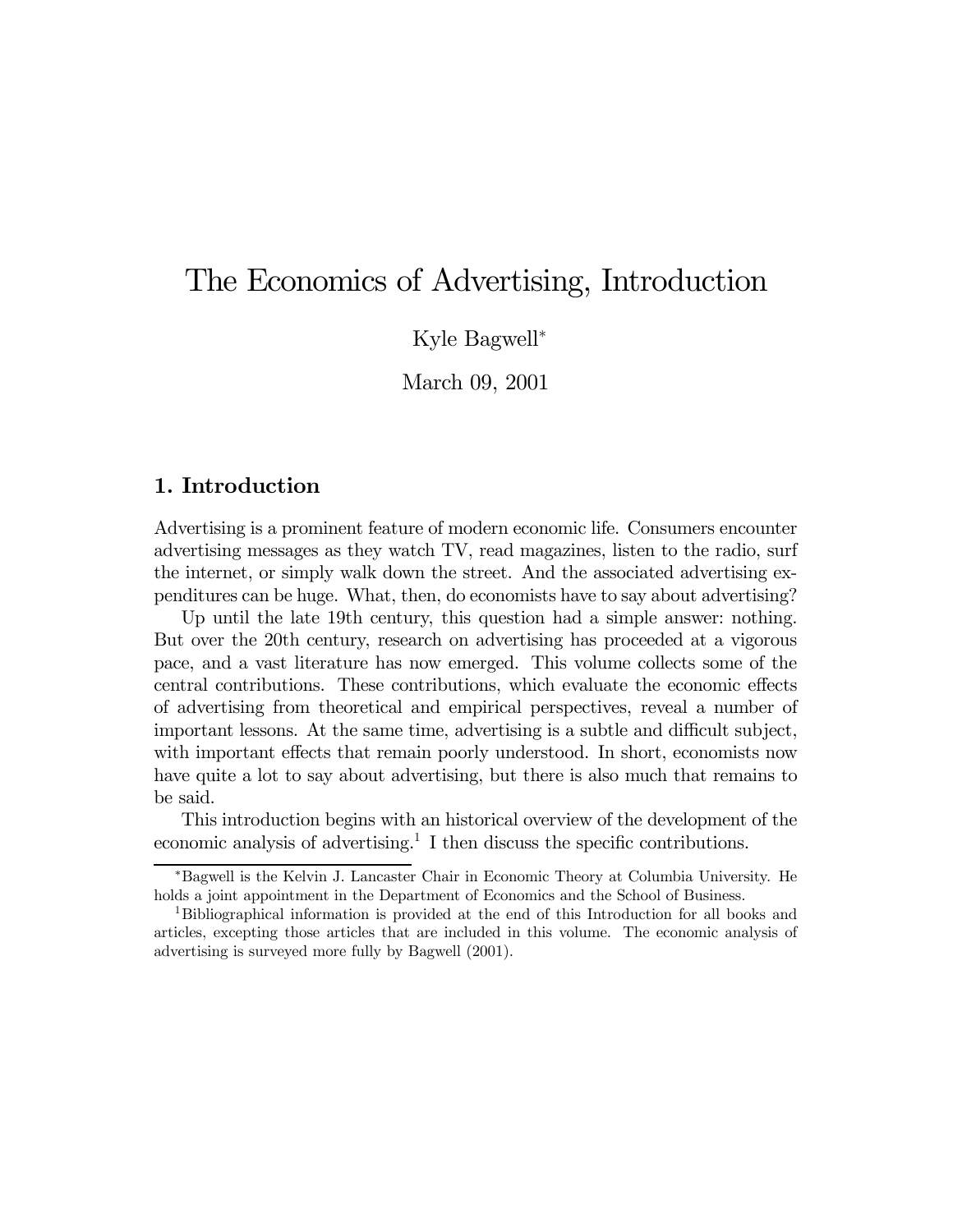#### 1.1. The Economic Analysis of Advertising: An Historical Overview

In light of the current importance of advertising, it is perhaps surprising that advertising was a subject of little interest to the major economists of the 19th century and before. What accounts for this? First, in the 19th century, a central focus of economic research was the development of the theory of perfectly competitive markets. This theory is not immediately suggestive of a role for advertising. Indeed, under the traditional assumptions that consumers have fixed preferences over products and perfect information, there is no reason for consumers to respond to firms' advertising efforts. Second, large-scale brand advertising did not appear as an important feature of actual markets until the late 19th and the early 20th centuries. Over that period, with technological advances in communication and transportation, it became possible for manufacturers to achieve the scale economies that are associated with mass production. Large-scale brand advertising then began to appear, since it represented an important means through which a manufacturer could stimulate demand for its brand.<sup>2</sup>

At the turn of the century, advertising was a thus a fertile topic for economic research. An early reflection is offered by Marshall (1890, 1919). He distinguishes between two roles that advertising may play. Advertising has a constructive role when it provides information to consumers, so that they may satisfy their wants at lower cost. But advertising also may play a socially wasteful combative role, by offering little information and serving only to redistribute consumers from one firm to another. While this distinction is useful, and foreshadows later insights, Marshall did not pursue a formal integration of advertising into microeconomic theory.

This task fell to Chamberlin (1933). In his theory of monopolistic competition, Chamberlin models a firm's advertising expenditures as a "selling cost" that shifts out the downward-sloping demand for the firm's differentiated product. He accepts that advertising may provide information to consumers, and he allows, too, that advertising may be persuasive and work to alter consumers' "wants." Informative advertising better enables consumers to respond to price differences and thus increases the elasticity of demand, but persuasive advertising creates brand loyalty and thereby reduces the elasticity of demand. Scale economies play an important role in Chamberlin's theory, and he argues that such economies

<sup>2</sup>See Ekelund and Saurman (1988) for further discussion on the advertising and 19th-century economists. The emergence of large-scale advertising is described by Border (1942), Chandler (1990) and Pope (1983).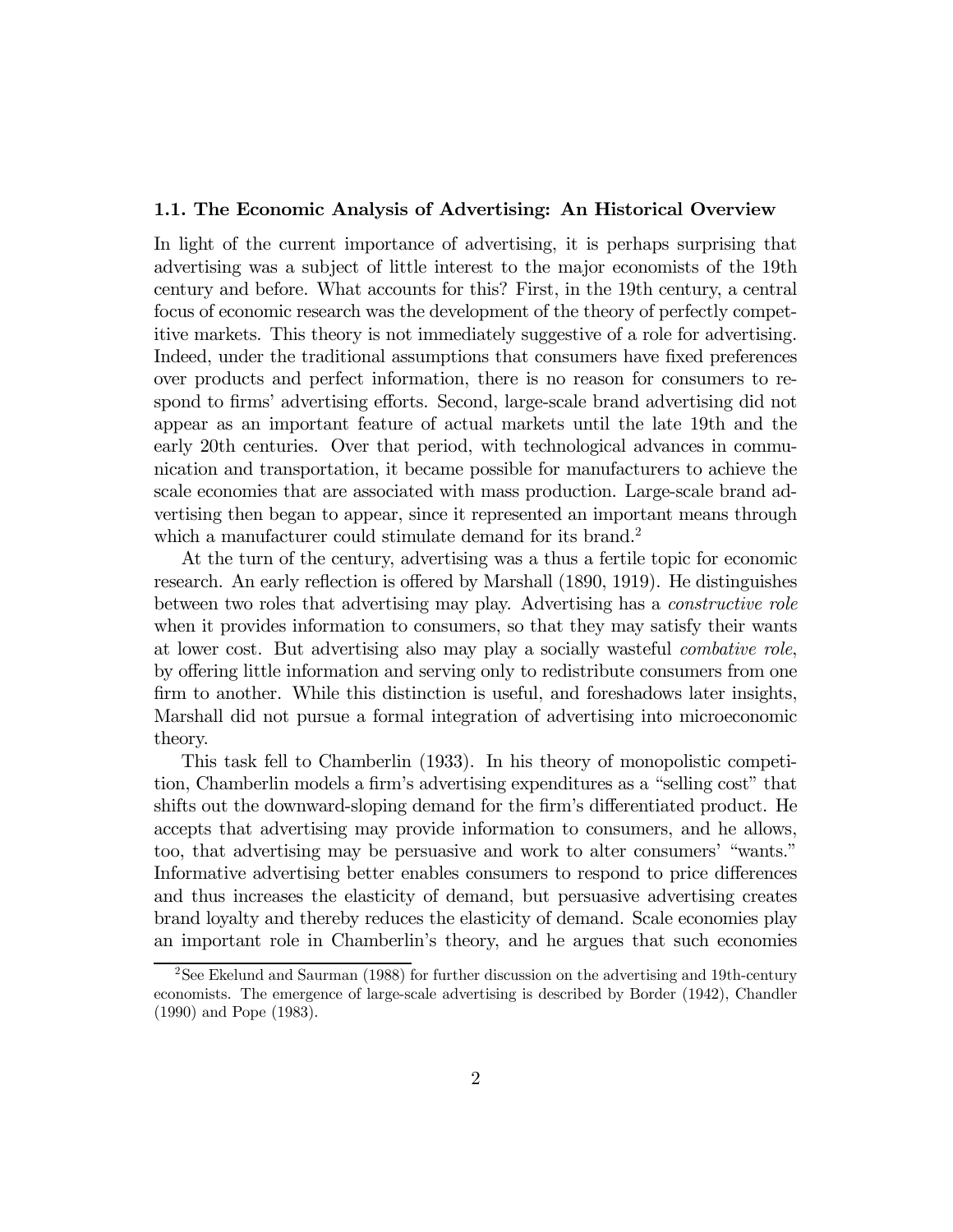may exist both in production and advertising. Working with these ingredients, Chamberlin argues for a monopolistically competitive equilibrium, in which each firm's demand curve is tangent to its U-shaped average cost of production and selling. In this context, Chamberlin explains that the net effect of advertising on prices cannot be determined by theory alone, since the overall effect is influenced by the extents to which (i) advertising is informative or persuasive, and (ii). scale economies in production and advertising exist.

From this beginning, three views of advertising emerged. The *persuasive view* holds that advertising primarily affects demand by changing tastes and creating brand loyalty. The advertised product thus faces a less elastic demand. This elasticity effect suggests that advertising causes higher prices, though this influence may be moderated by the presence of production scale economies. Going beyond Chamberlin's discussion, the persuasive views holds further that advertising may deter entry. Consumers are reluctant to try new products of unknown quality, and this experience-based asymmetry between established and new products may be exacerbated in the presence of heavy advertising by established firms. Advertising may be particularly effective in this regard if there are scale economies in advertising or production.

The persuasive view is developed through a number of writings. Robinson (1933) emphasizes that advertising may create brand loyalty and deter entry. The conceptual foundation of the persuasive view is developed more fully in a perceptive paper by Braithwaite (1928). Kaldor (1950) advances the view further and stresses that advertising leads to a more concentrated market, due to the presence of an advertising scale economy. Working within the structure-conductperformance paradigm, Bain (1956) and Comanor and Wilson (1967) offer early empirical support for the persuasive view. Looking across U. S. manufacturing industries, they present evidence that advertising intensity exerts a positive and significant influence in the explanation of profits. This is consistent with the hypothesis that advertising creates brand loyalty and deters entry.

The *informative view* holds that advertising primarily affects demand by conveying information. The advertised product thus faces a more elastic demand. This elasticity effect suggests that advertising causes lower prices, an influence which is reinforced when production scale economies are present. The informative view suggests further that advertised products are generally of high quality, so that even seemingly uninformative advertising may provide the indirect information that the quality of the advertised product is high. There are three reasons. First, the demand expansion that advertising induces is most attractive to effi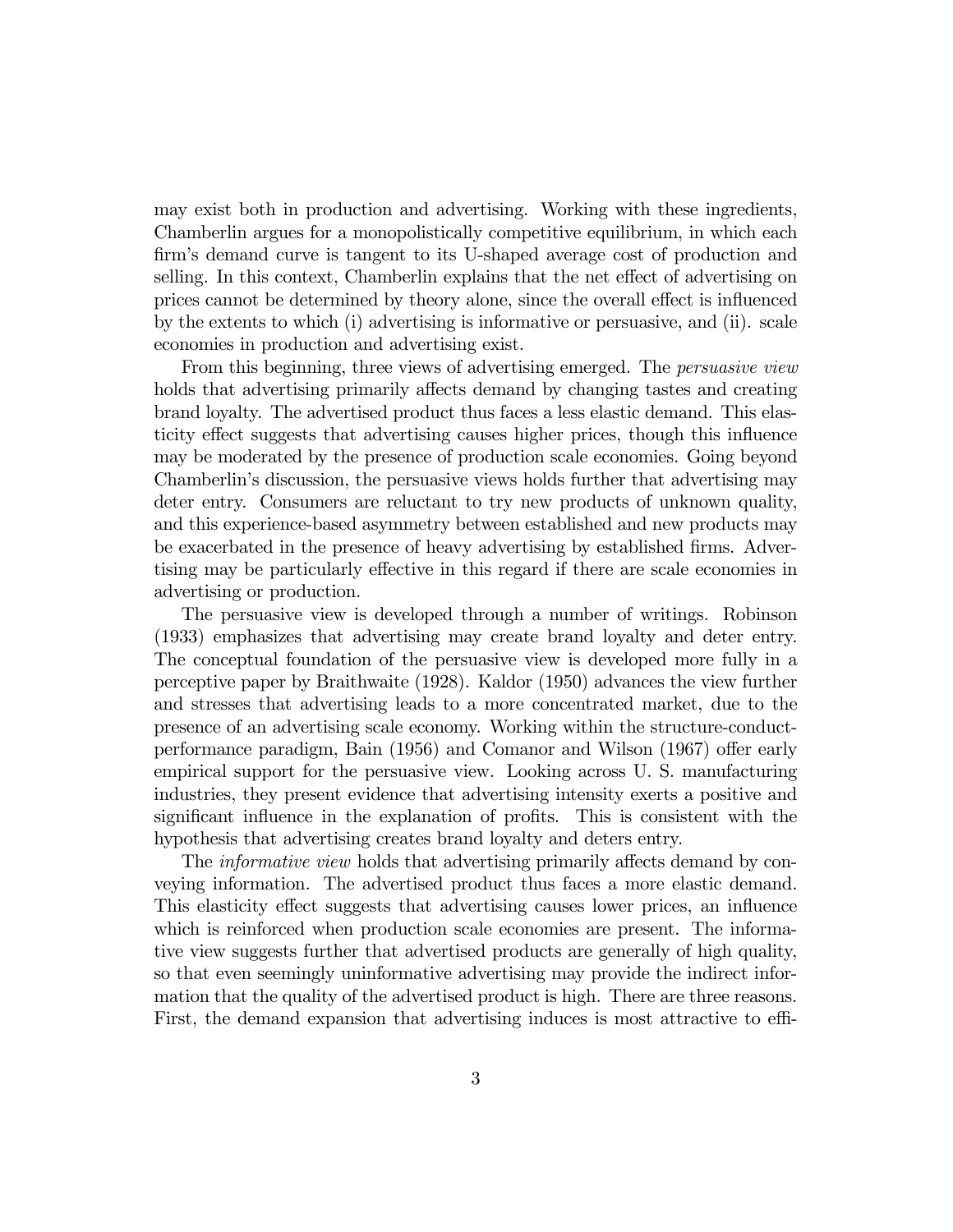cient (low-cost) firms, and such firms are likewise attracted to demand expansion achieved by offering low prices and high-quality products. Second, the productexperience memories that advertising rekindles are most valuable to firms with high-quality products, since repeat purchases are then more likely. Third, a firm sensibly targets its advertising toward consumers who would value its product most. The informative view holds further that advertising is not used by established firms to deter entry; instead, advertising facilitates entry, since it is an important means through which entrants provide price and quality information to consumers.

The foundation for the informative view is laid by Ozga (1960) and Stigler (1961). In an early empirical effort, Telser (1964) looks across U. S. consumergoods industries and reports evidence that advertising serves mainly to facilitate entry. Nelson (1970) makes the distinction between experience goods and search goods. Nelson (1974) further explains that a high level of advertising provides indirect information that the advertised good is of high quality, for the three reasons given above. This signaling role for advertising is of particular significance for experience goods. As Nelson (1974, 1975) and Demsetz (1973) explain, a finding that profitability and advertising are positively associated may indicate only that firms of superior efficiency advertise more.

Finally, the *complementary view* holds that advertising primarily affects demand by exerting a complementary influence in the consumer's utility function with the consumption of the advertised product. As an example, it may be that a consumer values "social prestige," and advertising may then serve as an input that enables the consumer to derive more social prestige when the advertised product is consumed. The complementary view is logically distinct from the persuasive view, since the complementary view holds that consumers possess a stable set of preferences into which advertising enters as one argument. The complementary view is also logically distinct from the informative view, since under the complementary view advertising may affect consumer demand even if it contains no (direct or indirect) information. An important benefit of the complementary view is that the fixed-preferences assumption permits a straightforward welfare analysis of seemingly persuasive (or at least uninformative) advertisements. Under this view, the market may provide too little advertising, since the advertising firm does not internalize the full increase in consumer surplus that its advertising engenders.

The foundation for the complementary view is developed by Stigler and Becker (1977), although important elements of the view are also found in Telser's (1964)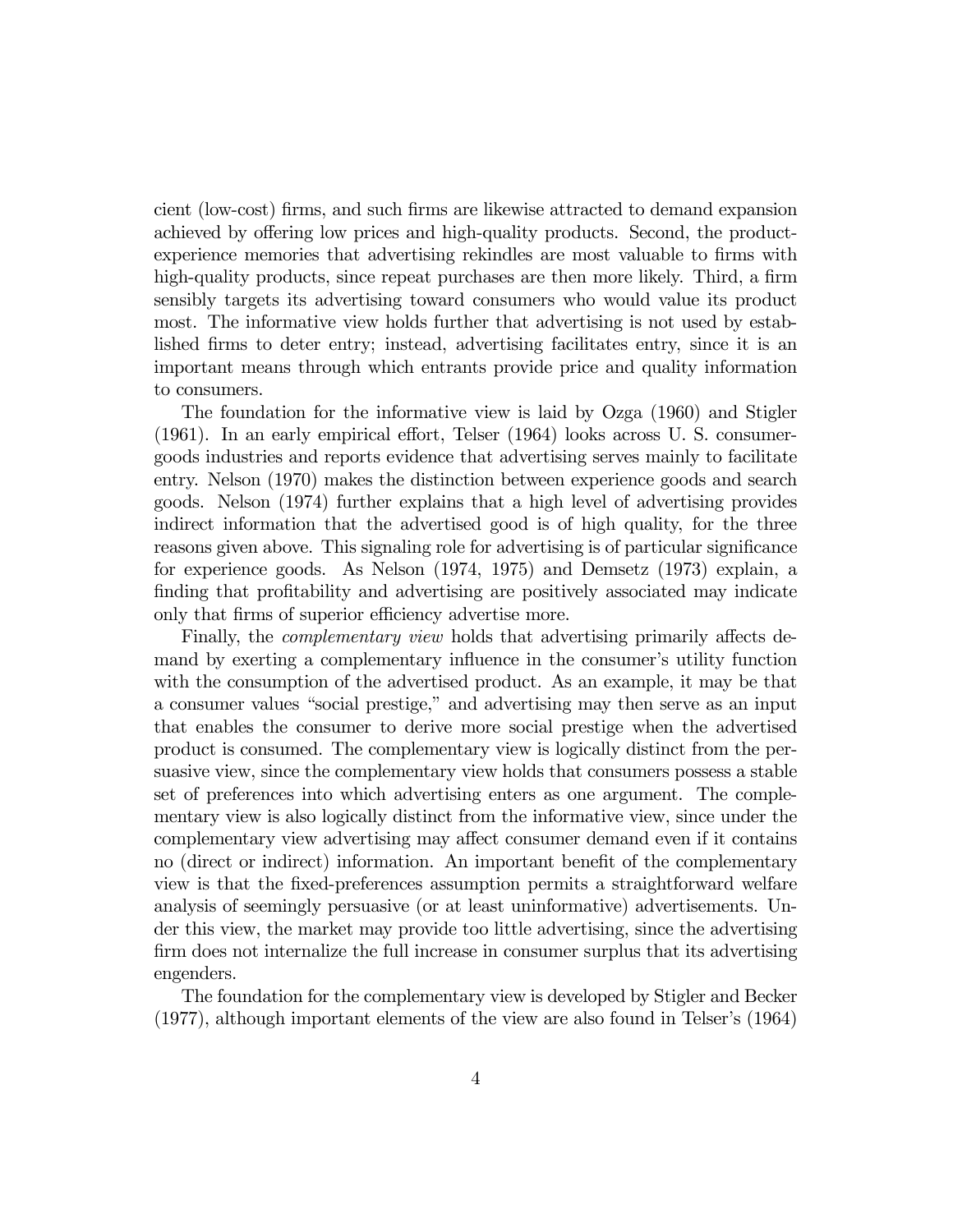and even Kaldor's (1950) work. Important contributions are also offered by Fisher and McGowan (1979), Nichols (1985) and Hockman and Luski (1988). Becker and Murphy (1989) provide a thorough defense of the complementary approach.

By the late 1960s, many of the key features of the informative and persuasive views were in place. Following the lead of Bain (1956), Comanor and Wilson (1967) and Telser (1964), economists sought next to empirically test the predictions of the two views. Much of this work uses cross-industry data. Regression techniques are used to assess the relationships between advertising and a host of other variables, including own sales, rival sales, brand loyalty, market-share stability, concentration, profit, entry, prices and product quality. Perhaps the main lesson emerging from this work is that effects of advertising vary importantly across industries and products. But a few specific lessons are also uncovered. First, advertising tends to increase own sales, although the increase may be short-lived and come at the expense of rival sales (advertising is often combative). Second, in many industries, advertising intensity is positively associated with profitability, although the interpretation of this finding is not clear (see above). Third, in retail industries, the ability to advertise is often associated with lower prices.

Important empirical contributions are offered in books by Borden (1942), Comanor and Wilson (1974), Lambin (1976), Porter (1976) and Schmalensee (1974). Comanor and Wilson (1979) provide a summary of many of the findings from the empirical efforts of the 1960s and 1970s. In his classic paper, Benham (1972) offers powerful evidence that the ability to advertise (as determined by state law) is associated with lower prices in the retail market for eyeglasses.

Given the general absence of sweeping (cross-industry) empirical conclusions, economists began in the late 1970s to place more emphasis on the advancement of advertising theory. This work benefited importantly from the concurrent development of game-theoretic methods. In one set of work, the welfare consequences of persuasive advertising are evaluated from a theoretical perspective. A second set of work considers whether informative advertising is provided by the market at the socially efficient level. A third set of research scrutinizes Nelson's reasoning and considers further the role of advertising in providing indirect information as to the quality of an experience good. Finally, a fourth set of research considers the interaction between advertising and market structure. This work examines the impact of market structure on optimal advertising and reconsiders as well the impact on advertising on entry.

There are many important papers in each set. Dixit and Norman (1978) offer an influential welfare analysis of persuasive advertising. The complementary view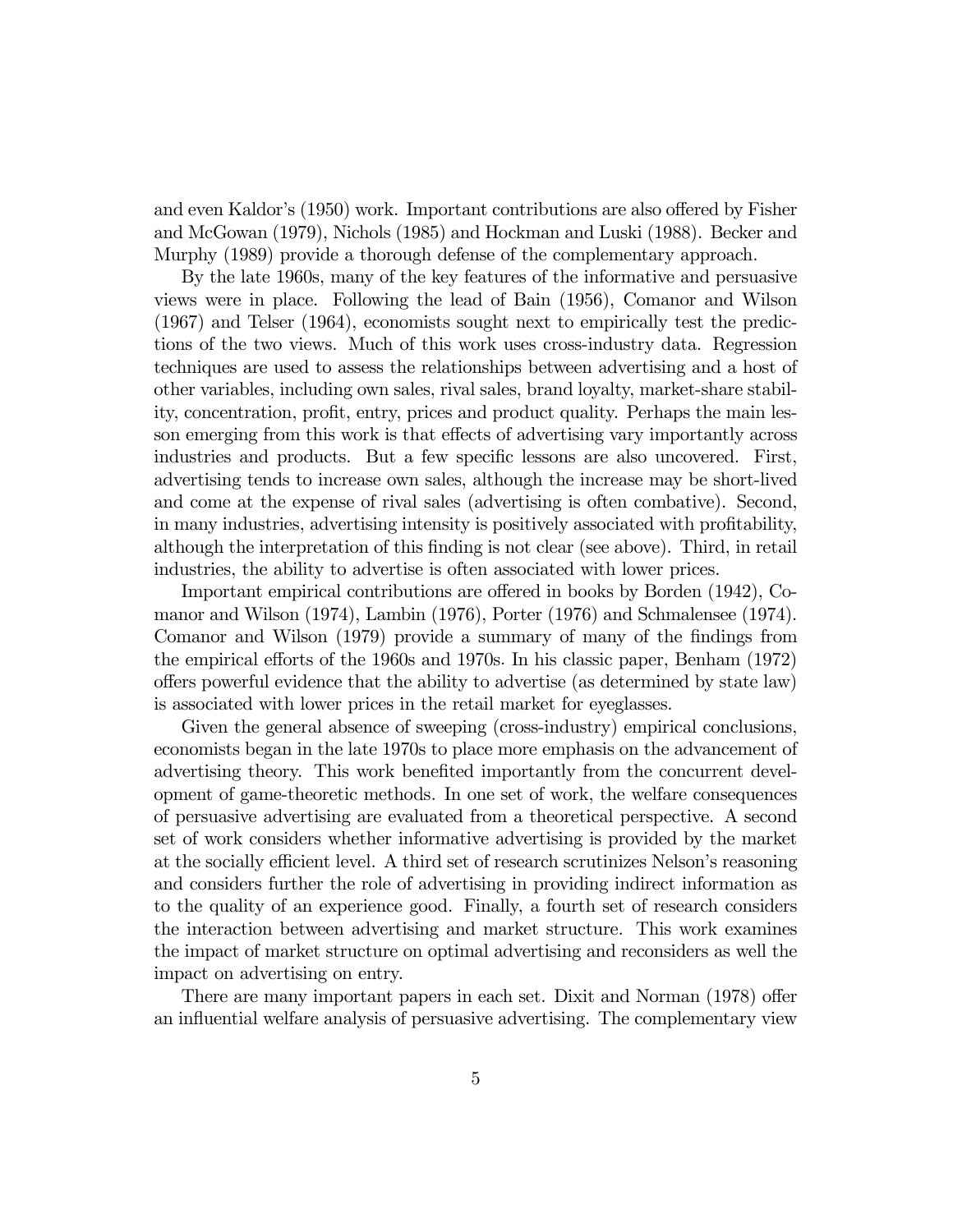also emerged during this research phase. Butters's (1977) classic model marked the beginning of the theoretical literature on informative advertising. As Milgrom and Roberts (1986) show, Nelson's argument can be defended in a formal model, although the argument becomes more subtle when price is endogenous. Finally, Dorfman and Steiner (1954) offer an early model of optimal advertising as a function of market structure, while Schmalensee (1983) explains that ability of advertising to deter entry is less clear than might be supposed.

In the 1980s and 1990s, economists returned to the empirical analysis of advertising with renewed interest. In comparison to the earlier empirical research, though, the second wave of empirical work tends to be more narrow in focus. The new work is characterized by three features: it is usually directed toward single industries or small groups of industries (as opposed to cross-industry analyses); it often uses new data sources; and it reflects the influence of the intervening theoretical work. Some of this work takes the intervening theoretical work quite literally and specifies a structural model of industry behavior. Other work extracts a broad theme from the theoretical models and then investigates the empirical validity of this theme within a given industry.

In the second-wave category, Gasmi, Laffont and Vuong (1992) offer an influential analysis of price and advertising in the soft-drink market. Using their methodology, the researcher may choose a best-fitting oligopoly game and then use the structural estimates that this conduct hypothesis implies. Sutton's (1991) approach is to look for a broad theoretical theme. For a wide class of oligopoly models, he shows that an increase in market size does not lead to a fragmented market structure, when firms endogenously incur sunk costs through their advertising (or R&D) choices. Looking at food industries in different countries, Sutton then provides supportive evidence.

In summary, like the field of Industrial Organization itself, the economic analysis of advertising has moved through several phases. The analysis began with general views, which offered sweeping interpretations. These views, however, have become increasingly qualified as they have been subjected to rounds of empirical, theoretical and again empirical evaluation. After a century of work, has any progress been achieved? At a minimum, we have learned that one-size-fits-all conclusions as to the effects of advertising are overly simplistic. This in itself is progress, but can we say more? The contributions collected in this volume make a strong argument for an affirmative answer. We now have a much clearer understanding of the key determinants on which the effects of advertising hinge, and we have greater confidence as to the effects of advertising in particular industries.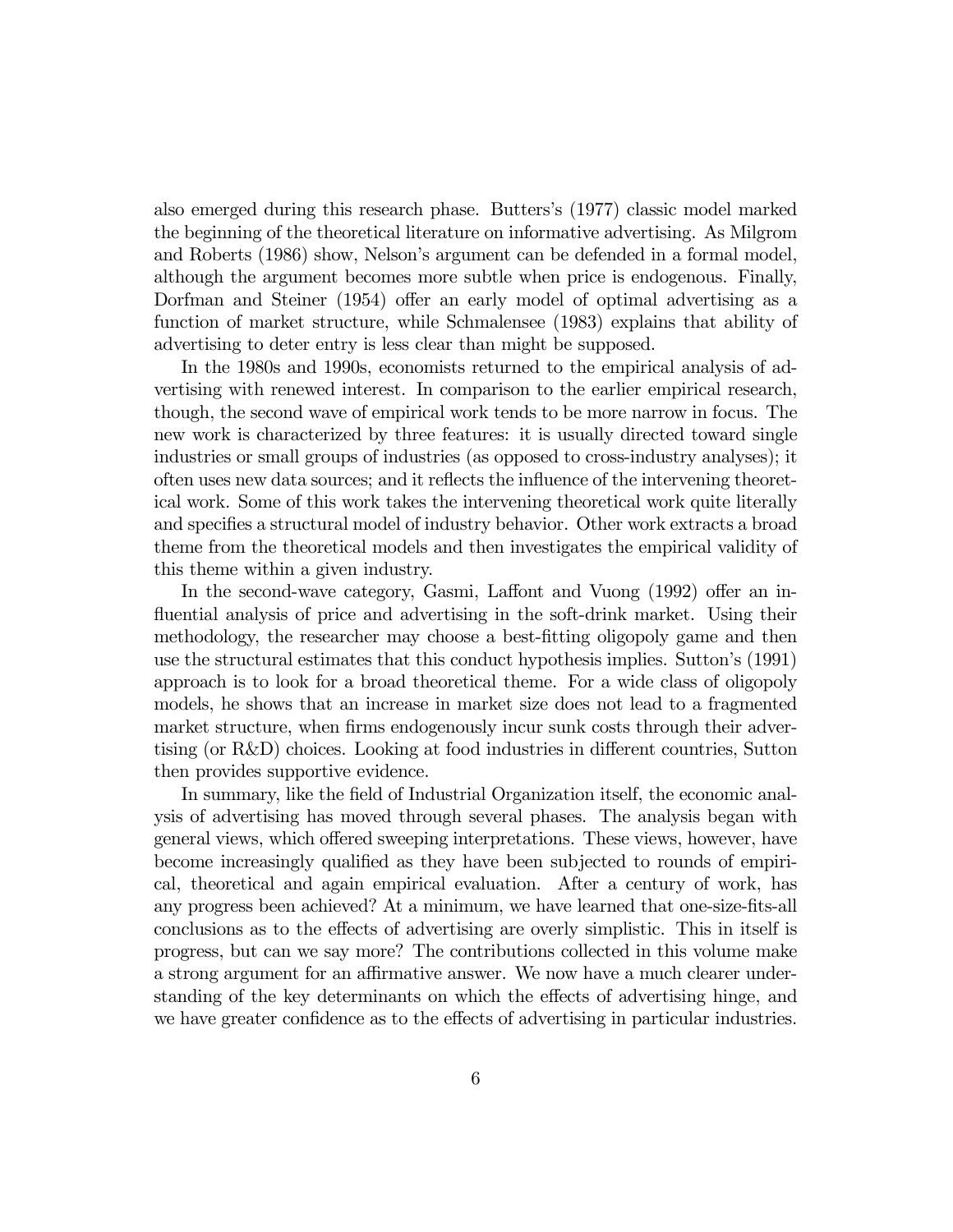We also have a much richer tool set - both theoretically and empirically - with which to continue the analysis.

#### 1.2. Specific Contributions

With the historical overview in place, I turn now to the specific contributions collected in this volume. The papers are treated in the order that they appear.

#### 1.2.1. Advertising: Persuasion and Welfare

Kaldor (1950) argues that advertising usually provides little information and is persuasive in nature. Further, advertising is an unusual good, since it is sold jointly with the advertised product and has no separate market. The direct effects of advertising suggest that it is probably supplied to an excess degree. Kaldor also considers the indirect effects of advertising. Holding that an important advertising economy of scale exists, he argues that advertising leads to more concentrated markets. Advertising may thus lead to lower prices, if there are significant economies of scale in production. But advertising may also result in higher prices, if it generates brand loyalty. Kaldor also offers a fascinating account of the use of advertising by manufacturers in Britain in the late 19th century. Manufacturers used advertising to establish their brand names and thereby establish a direct relationship with consumers.

Allowing that advertising may be persuasive and change tastes, Dixit and Norman (1978) develop a modeling framework for welfare analysis. The welfare effects of advertising may be evaluated relative to pre-advertising or post-advertising tastes. Among other results, they show a monopoly advertising that raises price is socially excessive, even relative to the post-advertising taste standard.<sup>3</sup> As Shapiro (1980) notes, the opposite conclusion follows when monopoly advertising serves rather to inform consumers of the existence of the monopolist's product. Fisher and McGowan (1979) contend further that the Dixit-Norman approach is problematic, since for any given standard demand is allowed to respond to advertising while utility is not.

The Fisher-McGowan critique leads naturally to the complemetary view, as formalized by Becker and Murphy (1989). In the Becker-Murphy analysis, advertising enters directly into the consumers' utility function, and advertising is complementary to the consumption of the advertised product. Like Kaldor, they note

<sup>3</sup>See Braithwaite (1928) for a similar finding, when pre-advertising tastes are used as the standard.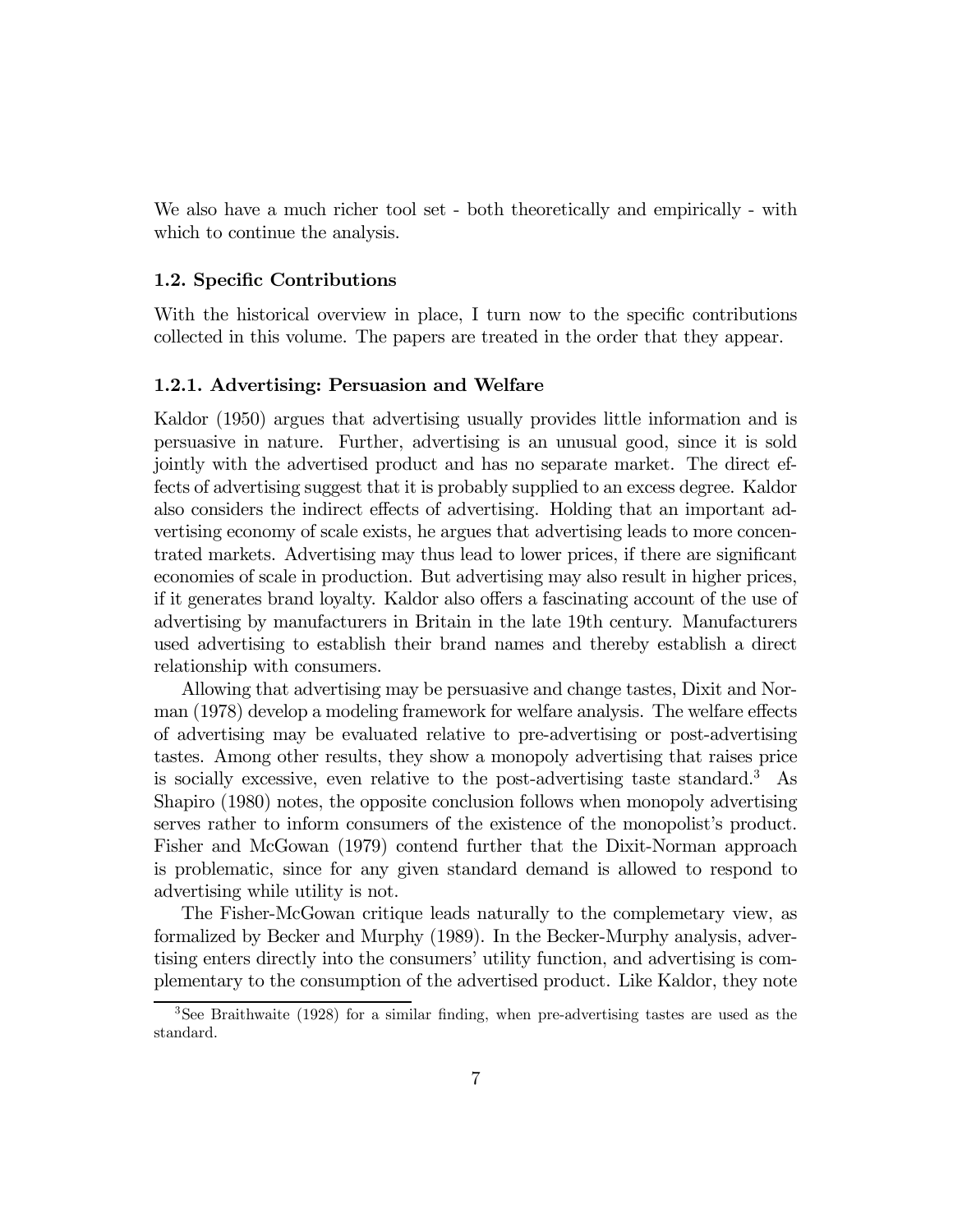that it is often infeasible to separately sell advertising to consumers. Advertising may be given away, or it may be bundled with other goods. While the advertising market has special properties, Becker and Murphy conclude that these properties do not prohibit the assimilation of advertising into consumer choice theory. It is thus possible to use standard Industrial Organization methods and conduct a welfare analysis of advertising. An important finding is that monopoly advertising that lowers price is undersupplied.

## 1.2.2. Advertising: Information and Welfare

As Stigler (1961) explains, consumers may be imperfectly informed when there are search costs that are associated with obtaining information as to the location, price and qualities of available products. Price dispersion is one important manifestation of consumer ignorance. From this perspective, firms advertise in order to provide consumers with information, and advertising tends to reduce the extent of price dispersion, just as would a reduction in search costs.

Telser's (1964) further develops the foundation for the informative view. In an early empirical study of advertising, Telser considers the relationship between advertising and concentration across 42 consumer-good industries. Using a linear regression of concentration on advertising intensity, he concludes that the correlation is "unimpressive." Telser also examines the relationship between advertising and market-share stability. Looking at three consumer-goods categories, Telser reports that greater advertising activity tends to be associated with less marketshare stability. On the whole, Telser's work suggests that advertising may work more to facilitate than to deter entry.

The important distinction between search and experience goods is made and explored by Nelson (1970). From here, Nelson (1974) argues that advertising may provide indirect information that the advertised product is, in fact, a good deal. As I mention above, advertising may be especially attractive to efficient firms selling high-quality products that are especially well suited for consumers that are targeted by the advertising campaign. Advertising may be most effective as an indirect information source for experience goods, since sellers of search goods are better able to provide direct information through advertisements. Nelson (1974) offers various evidence that is consistent with this perspective. A basic implication of Nelson's (1974) approach is that seemingly uninformative advertising may influence rational consumer behavior, even if the advertising does not change or directly impact consumer tastes.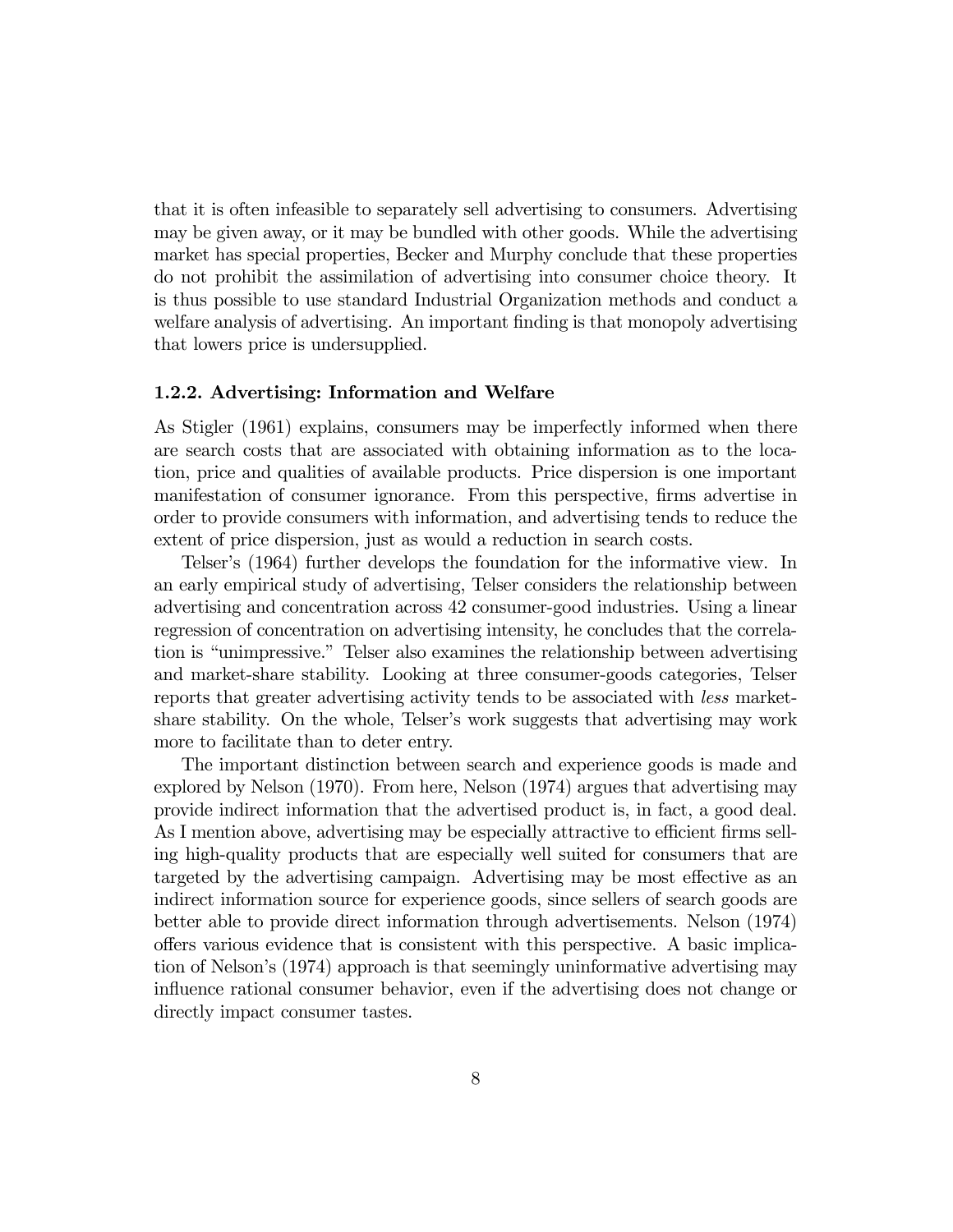#### 1.2.3. Advertising and Search Goods: Theory

Butters (1977) offers a first equilibrium analysis of informative advertising. In his model, firms are identical but consumers are poorly informed. A consumer can learn of a firm's existence and price only by receiving one of the firm's advertisements. Firms thus become "informationally differentiated" after advertising. In comparison to Stigler's analysis, an important innovation of Butters's work is that the distribution of prices is endogenized. An key issue is then whether firms provide the socially efficient level of advertising. Butters's striking finding is that firms supply advertising at the socially efficient level.

Grossman and Shapiro (1984) allow that firms are horizontally differentiated, so that advertising creates social surplus when a previously uninformed consumer becomes informed (as in Butters's model) or an already informed consumer learns of a product that is a better match. Firms fail to internalize the full consumer surplus gain that is associated with their advertising, indicating that advertising may be undersupplied. This is the only externality under monopoly, as in Shapiro's (1980) model. With more than one firm, it is also possible that advertising is excessively supplied, since each firm is motivated by the prospect of stealing business that would otherwise accrue to a rival firm. The model then includes Marshall's constructive and combative roles for advertising. When the number of firms is sufficiently large, the business-stealing externality dominates, and the supply of advertising is excessive.

Robert and Stahl (1993) allow that consumers can also obtain price information through (costly) sequential search. Thus, in their model, both the supply and the demand for price information are endogenized: firms supply price information by advertising, and consumers acquire price information by receiving advertisements and undertaking search. A unique price-dispersion equilibrium is characterized. In this equilibrium, a firm either charges a high price that is not advertised or selects from an interval of lower prices. An interesting prediction is that advertising intensity is greater at lower prices.

Bagwell and Ramey (1994) consider the indirect information contained in nonprice advertising by retail firms. Building from Nelson's (1974) insights, they note that advertising is most valuable to low-cost firms. Such firms also have the greatest incentive to offer low prices and large product variety. They thus argue that high-advertising firms are characterized by large investments in cost reduction, extensive product variety and low prices. Retail advertising therefore provides valuable indirect information. Under the assumption that consumers differ in their ability to observe advertising, Bagwell and Ramey construct a monopolisti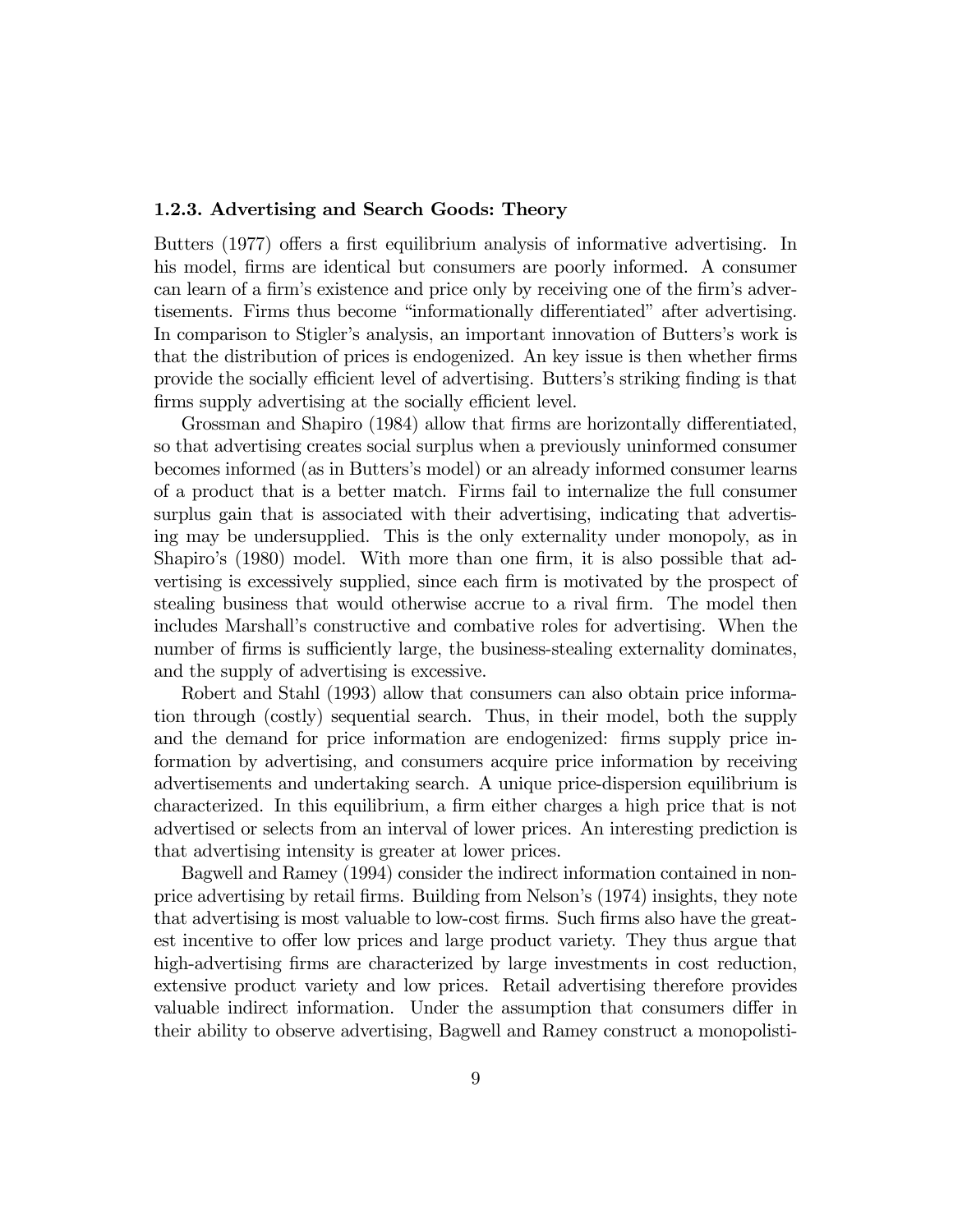cally competitive equilibrium, in which "superstores" coexist with "Mom & Pops," with each earning zero profits (after advertising). Social welfare is higher when advertising is allowed, since it is through this means that retail scale economies are achieved. More generally, the model predicts that the ability to use non-price advertising results in lower prices and larger stores.

#### 1.2.4. Advertising and Search Goods: Empirical

As Chamberlin observed, the effects of advertising on price cannot be resolved by theory alone. In a classic paper, Benham (1972) shows that much can be learned from a well-designed empirical study. In the 1960s, important variation existed across states with regard to the legal status of advertising related to eyeglasses. Some states had no restrictions, other states prohibited price advertising but allowed non-price advertising, and some states prohibited all advertising. Comparing across states, Benham finds that prices were lower in states that had no restrictions than in states that prohibited all advertising. Benham observes further that prices were only slightly higher in states that prohibited only price advertising than in states that had no restrictions. Accordingly, even non-price advertising can lower prices, and this association appears to derive in part from the entry of large-scale firms into markets that allow non-price advertising. These findings are consistent with the predictions of Bagwell and Ramey (1994).

Similar findings have been reported for a variety industries. For example, Cady (1976) examines the effect of state-level restrictions on advertising on the retail price of prescription drugs. Like Benham, Cady finds that retail prices are significantly and positively related to advertising restrictions. In another related study, Kwoka (1984) considers whether the ability to advertises results in a deterioration in product quality. Looking at the optometry industry, Kwoka compares the prices and qualities (time spent in the examination) offered by advertising and non-advertising firms in markets where advertising is allowed with the prices and qualities that emerge in markets where advertising is restricted. When advertising is allowed, non-advertising and especially advertising firms reduce price; furthermore, advertising firms decrease quality but non-advertising firms increase quality. Overall, average quality is higher in markets that allow advertising than in those that do not.

An impressive and contrasting study is offered by Milyo and Waldfogel (1999). They break with the previous cross-sectional efforts and offer a longitudinal analysis that makes use of an exogenous shock: the 1996 Supreme Court ruling that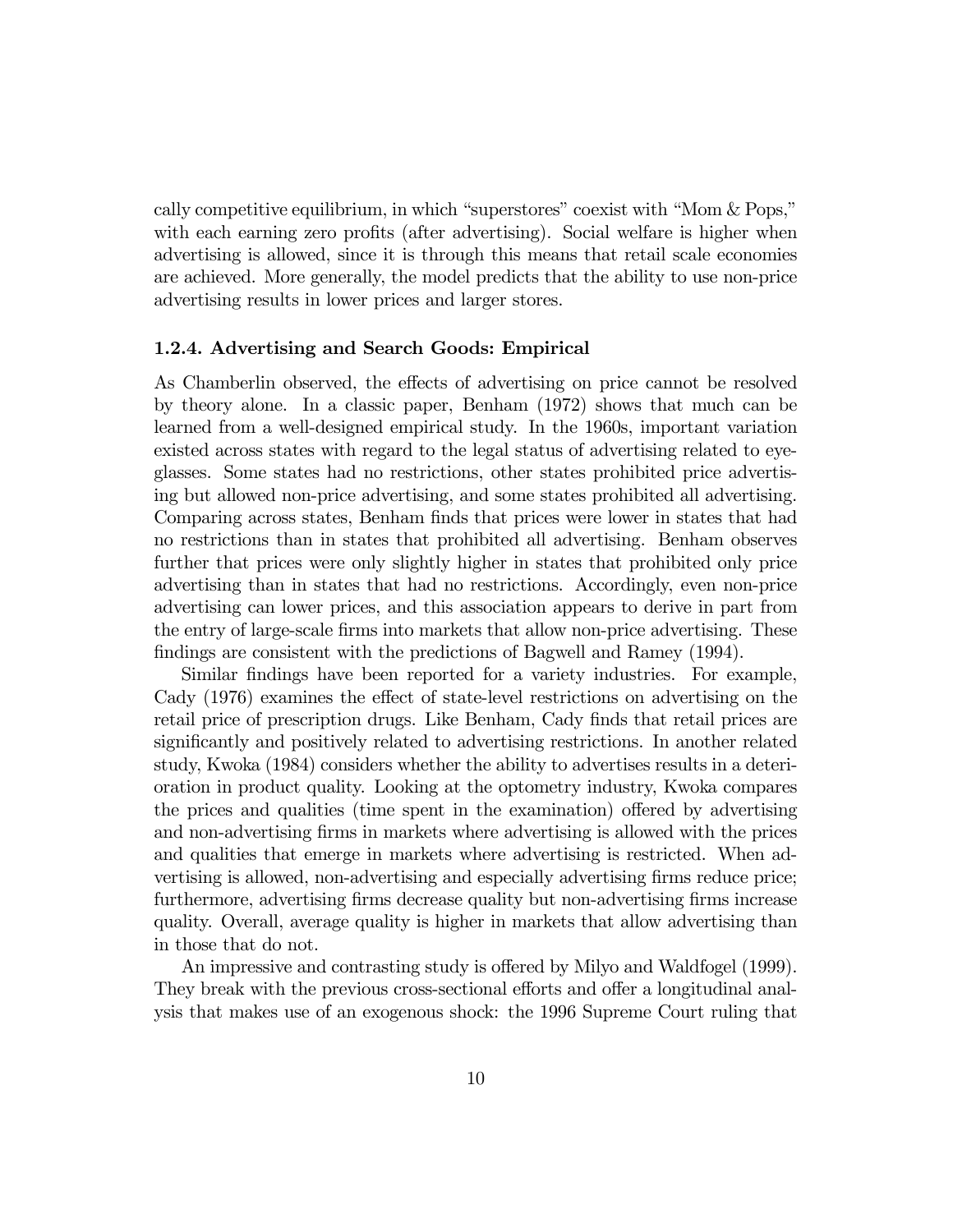struck down Rhode Island's ban on advertising prices of alcoholic beverages. Milyo and Waldfogel find that advertising stores substantially cut the prices of advertised products; however, prices of other products, at both advertising and non-advertising stores, tended to rise after advertising was allowed. In contrast to Stigler's hypothesis, no reduction in price dispersion across stores is associated with the introduction of price advertising. Finally, Milyo and Waldfogel report that the stores that chose to advertise had lower average prices, both before the law change and afterwards.

## 1.2.5. Advertising and Product Quality Information: Theory

In line with Nelson's (1974) arguments, advertising may signal quality for an experience good, since the return from advertising and achieving thereby an initial sale is greater for a high-quality product due the repeat purchases that follow. Nelson, however, did not model this process. A first formal investigation is offered by Schmalensee (1978). He emphasizes that the marginal cost of production may be greater when a high-quality good is produced. Under the assumption that all sellers must charge the same price, the value of an initial sale then may be greater when a low-quality good is sold, as the mark-up is then larger. This effect can counter the repeat-purchase effect. Schmalensee demonstrates that low-quality brands may advertise more, if consumers are responsive to advertising and a sufficient cost difference exists between high- and low-quality production.

As Kihlstrom and Riordan (1984) emphasize, a weakness of Schmalensee's formulation is that consumer behavior is ad hoc. They thus consider whether advertising signals quality in a model with rational consumers. In particular, they assume that quality is either high or low and that firms are competitive price takers, where the price that is "taken" may differ depending upon whether a firm is perceived to offer a high- or low-quality product. Advertising can be understood as an "entry fee" that is necessary to enter the high-quality market. In their two-period approach, a low-quality firm could advertise, fool consumers and obtain the high-quality price in the first period. Likewise, a high-quality firm could refrain from advertising and obtain thereby the low-quality price in the first period. A potentially important issue is the information that consumers possess in the second period with regard to a high-quality firm that did not advertise in the first period. Two models are considered. They find that advertising can not (can) signal quality if low—quality firms (do not) enjoy a sufficient marginal-cost advantage, where the precise extent of the critical advantage varies across the two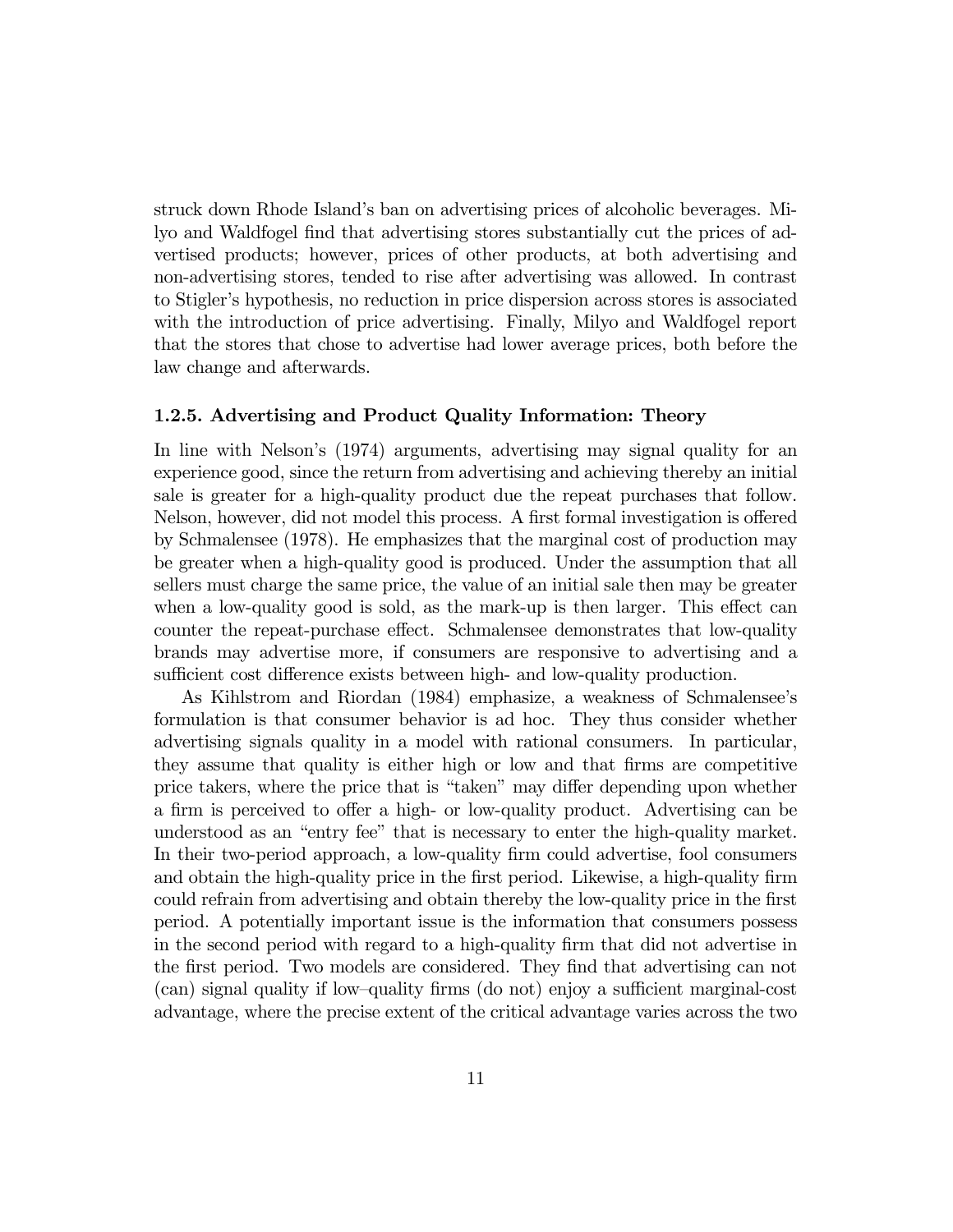models.

Milgrom and Roberts (1986) consider a monopolist that chooses advertising and price in order to signal its product quality. Their findings may be understood in the following terms. Suppose that the marginal cost of production rises with quality. When the monopolist raises its first-period price, its sales in the first period are reduced (holding all else constant). This first-period effect is less painful for a high-quality monopolist, as the monopolist then has a higher marginal cost. The price hike also reduces sales in the second period, since there are then fewer satisfied consumers that emerge from the first period. This second-period effect may be more painful for a high-quality monopolist, because a greater fraction of its first-period consumers would have had a satisfactory experience. Due to these offsetting effects, it may be that the cost of a price increase is equalized across the low- and high-quality monopoly types. As both types also experience the same cost from advertising, the monopolist may have no better alternative than to use both a distorted price and a positive advertising expenditure when signaling high quality. By contrast, if the marginal cost of production falls with quality, then the cost of a price hike is greater for a high-quality monopolist. In this case, advertising is not used as a signal, since the high-quality product is best signaled with a low price.

Hertzendorf (1993) extends the analysis in another direction. He allows that consumers observe the monopolist's advertising expenditure with error. By contrast, price is perfectly observed. If no advertising is observed, then it may be unclear whether the firm failed to advertise or the consumer failed to observe the advertising. When consumers are unable to distinguish between these possibilities, if the monopolist's price reveals quality, then the monopolist will not use advertising as a simultaneous signal. Intuitively, if the monopolist were to use advertising, then it could deviate to a lower advertising level, without being detected and without altering the consumers' belief (since price already reveals quality). Advertising may be used, however, when the monopolist's price is independent of quality. When repeat-business effects are sufficiently large and/or marginal cost does not rise too swiftly with quality, the high-quality monopolist advertises to a greater extent.

#### 1.2.6. Advertising and Product Quality Information: Empirical

The theoretical association between advertising and product quality is dependent upon the manner in which marginal costs varies with quality. Direct tests are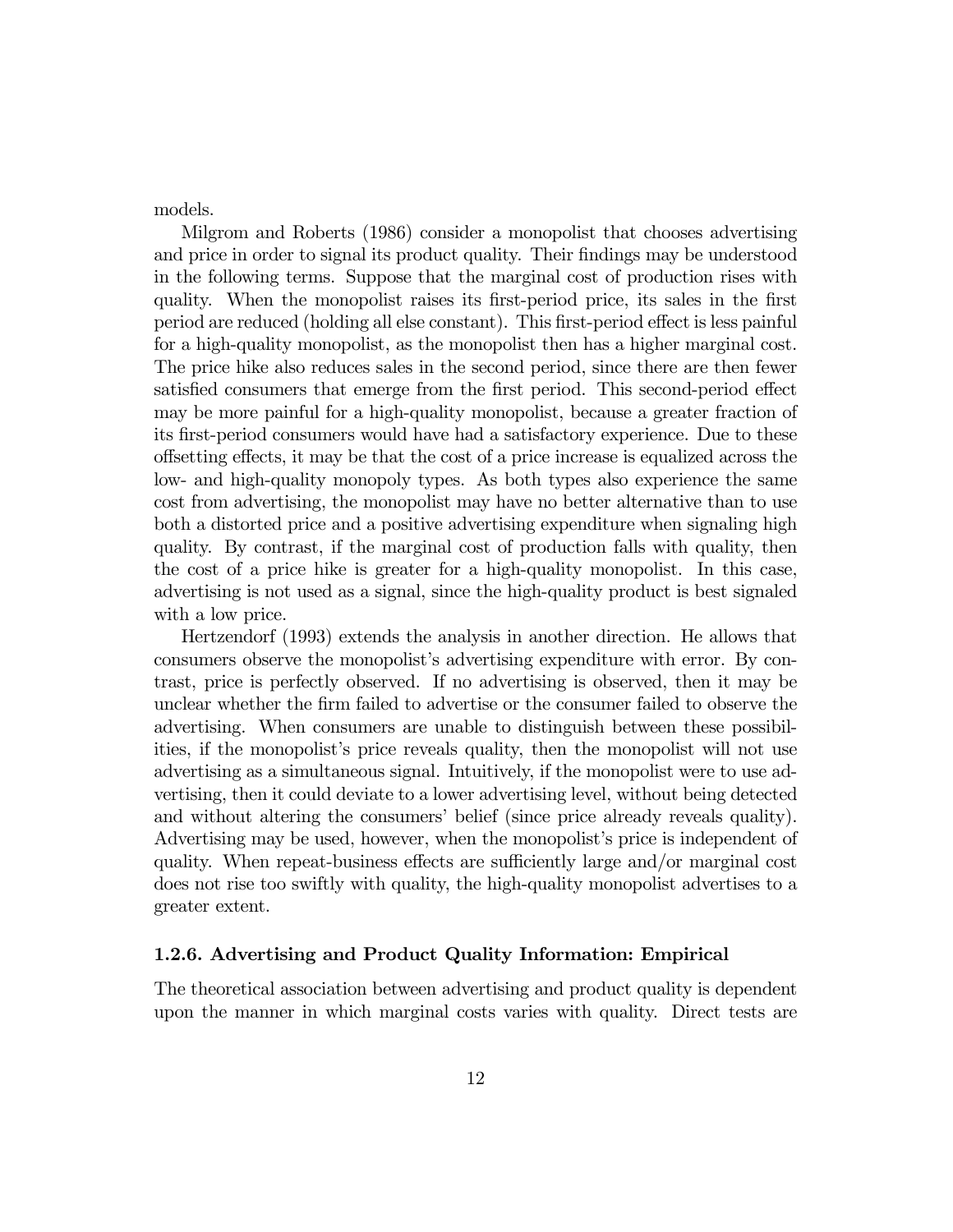thus difficult, since marginal cost may not be easily observed. Nevertheless, the validity of Nelson's (1974) reasoning can be indirectly assessed by examining the actual correlation between advertising and quality in the market place. An early study to of the nature is offered by Tellis and Fornell (1988). Using PIMS (Profit Impact of Market Strategies) data, wherein a firm's product quality is measured on the basis of a (confidential) self assessment, they find that advertising, market share and profitability are all positively associated with product quality, where the relationships are particularly strong in the later stages of the product life cycle. This evidence is broadly consistent with Nelson's reasoning.

Caves and Greene (1996) arrive at a different conclusion. For almost 200 product categories, they evaluate the rank correlations between brands' product quality rankings and advertising expenditures, where quality ranking are measured using Consumer Reports data. They find that advertising and quality are generally uncorrelated among brands. Caves and Greene also convened a focus group, which provided ratings on the importance of different types of information that buyers can use when selecting a brand of each product category. They argue that the evidence is consistent with advertising serving as direct information and inconsistent with advertising serving primarily as a signal of quality.

Thomas, Shane and Weiglet (1998) offer a careful assessment of the advertisingquality relationship, using data from the U. S. automobile industry. They find that models priced higher than the full information price level tend to have higher advertising levels. Drawing on theoretical work by Bagwell and Riordan (1991) and Milgrom and Roberts (1986), the authors emphasize that these actions are consistent with the hypothesis that manufacturers of high-quality models signal unobservable quality attributes by setting prices above full-information levels and advertising expenditures beyond those incurred by manufacturers of low-quality models. The signaling interpretation is further supported by the finding that these relationships are weaker for older models, about which consumers are already well informed. Finally, consistent with the repeat-business effect, they find that automobiles that experience higher sales 5 years after introduction are characterized by greater advertising in the current period.

# 1.2.7. Advertising and Market Structure: Theory

In an influential early contribution, Dorfman and Steiner (1954) consider the endogenous determination of price, advertising and quality. They show that a profit-maximizing firm sets advertising at a level so that the marginal revenue from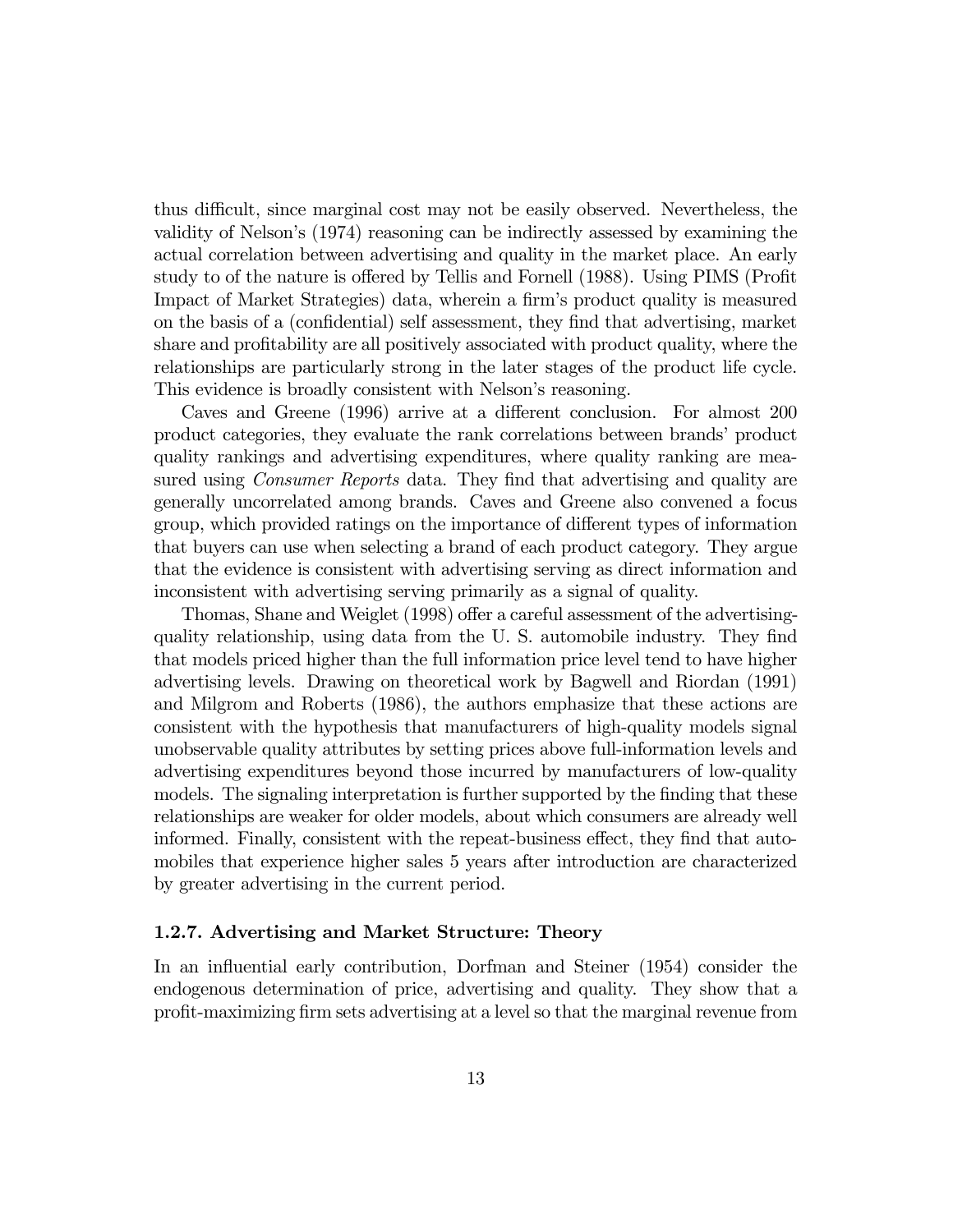advertising is equal to the ordinary elasticity of demand for the firm's product. Their work stands in contrast to the structure-conduct-performance approach, initiated by Bain (1956), which regards advertising more as a structural characteristic that determines the extent of product differentiation and thereby profits. Once advertising is regarded as endogenous, however, it is apparent that other underlying structural features (low production costs, poor consumer information) may simultaneously determine advertising and profits. The approach taken by Dorfman and Steiner thus laid the foundation for an important concern voiced by Schmalensee (1972) and others as to the interpretation of single-regression analyses in which advertising enters as an independent structural variable (e.g., in the explanation of profits).

Following the first wave of empirical work, a number of economists began to scrutinize from a theoretical perspective the hypothesis that advertising influences structure by creating a barrier to entry. Spence (1980) considers the possibility that an advertising contributes to scale economies and leads thereby to an entry barrier. The notion of an advertising scale economy is introduced by Chamberlin and emphasized by Kaldor. As Spence notes, however, while a production scale economy can be defined in terms of the average cost of producing physical units, advertising affects demand and prices, and so the formal definition of scale economies under advertising is subtle. Spence's approach is to think of advertising and output as inputs in a "production function" that generates revenue. An overall economy of scale is then associated with the situation in which the cost per dollar of generating revenue is lower at higher levels of revenue. The presence or absence of such a scale economy in turn is determined by various demand and average-cost elasticities.

Schmalensee (1983) develops a strategic model in which the entry-deterring implications of advertising may be directly analyzed. He considers a two-stage Butters-style model. In period one, an incumbent firm sends out advertisements to consumers. The advertisements contain the incumbent's location and phone number, so that a consumer who receives such an advertisement is forever informed of the incumbent's existence and price. An entrant appears in the second period. The act of entry involves a fixed cost. If the entrant incurs this fixed cost, then it sends out its own advertisements, and the firms then engage in a post-advertising oligopoly game. Given that advertising is a durable investment and the entrant faces a fixed cost, it is tempting to reason by analogy with Dixit's (1980) famous entry-deterrence model and conclude that the incumbent over-invests in advertising in order to deter entry. But this analogy is false. The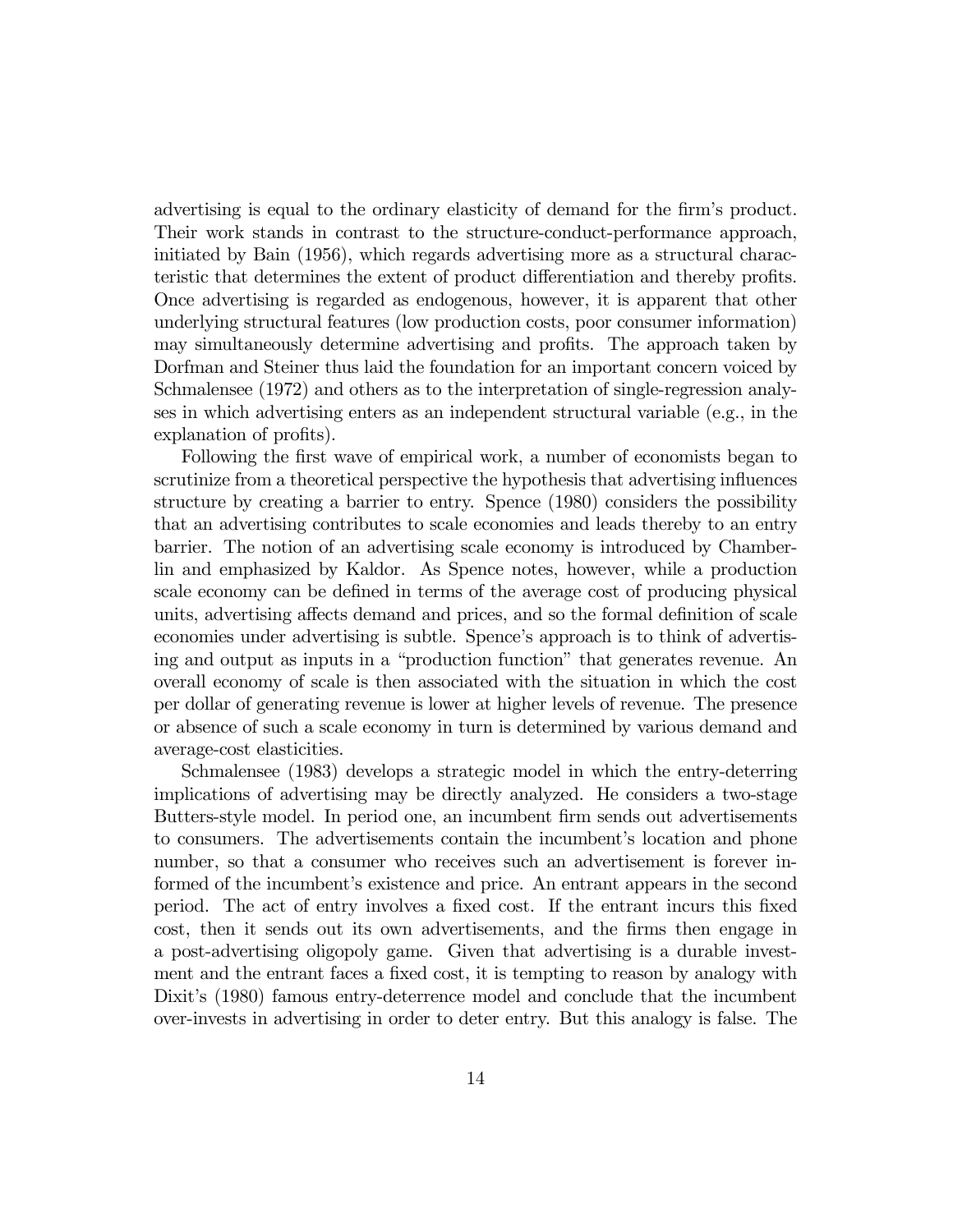incumbent best deters entry with a reduced advertising expenditure. Intuitively, if the incumbent were to advertise extensively, there would be many consumers that were informed only of the incumbent's product. The incumbent then would be tempted to price high (set a low output) and enjoy high profits on these "captive" consumers. The entrant would then rationally perceive that the incumbent would be a "soft" competitor for those consumers who are informed of both firms.

Bagwell and Ramey (1987) consider a model in which the incumbent's preentry pricing and advertising choices may signal its costs of production. Entry is profitable if and only if the incumbent has high costs. The low-cost incumbent therefore seeks to signal its costs in the most profitable manner. If advertising is dissipative, then the low-cost incumbent signals most profitably by distorting its price downward (limit pricing) and not advertising. But if advertising enhances demand, the low-cost incumbent signals most profitably by distorting its price downward and its advertising upward. Intuitively, an increase in demand is relatively appealing when costs are low, and so the low-cost incumbent signals most profitably by distorting price and advertising in demand-increasing directions. Limit pricing and demand-enhancing advertising can therefore deter (unprofitable) entry. This extends the famous Milgrom-Roberts (1982) limit-pricing model to include advertising.

Shaked and Sutton (1987) treat advertising and concentration as endogenous variables that are determined by the nature of technology and tastes and the size of the market. They begin with a "fragmentation" result. Suppose that firms play a two-stage game. In the first stage, firms enter or not, where entry requires that an exogenous sunk cost be incurred, and entering firms choose as well a location along the line. In the second stage, entering firms compete in prices. As the market size (the total number of consumers) gets large, the market structure must fragment: all firms obtain small market share. They next modify the first stage and suppose that firms choose horizontal and vertical attributes, where a higher vertical attribute is associated with an increased sunk cost. For example, advertising and product R&D may result in an enhanced vertical attribute, and the associated sunk cost is now endogenous. Conditions are then given under which the equilibrium market structure does not fragment. A large market size is thus compatible with a concentrated structure, for industries in which firms can offer greater product value through increased advertising.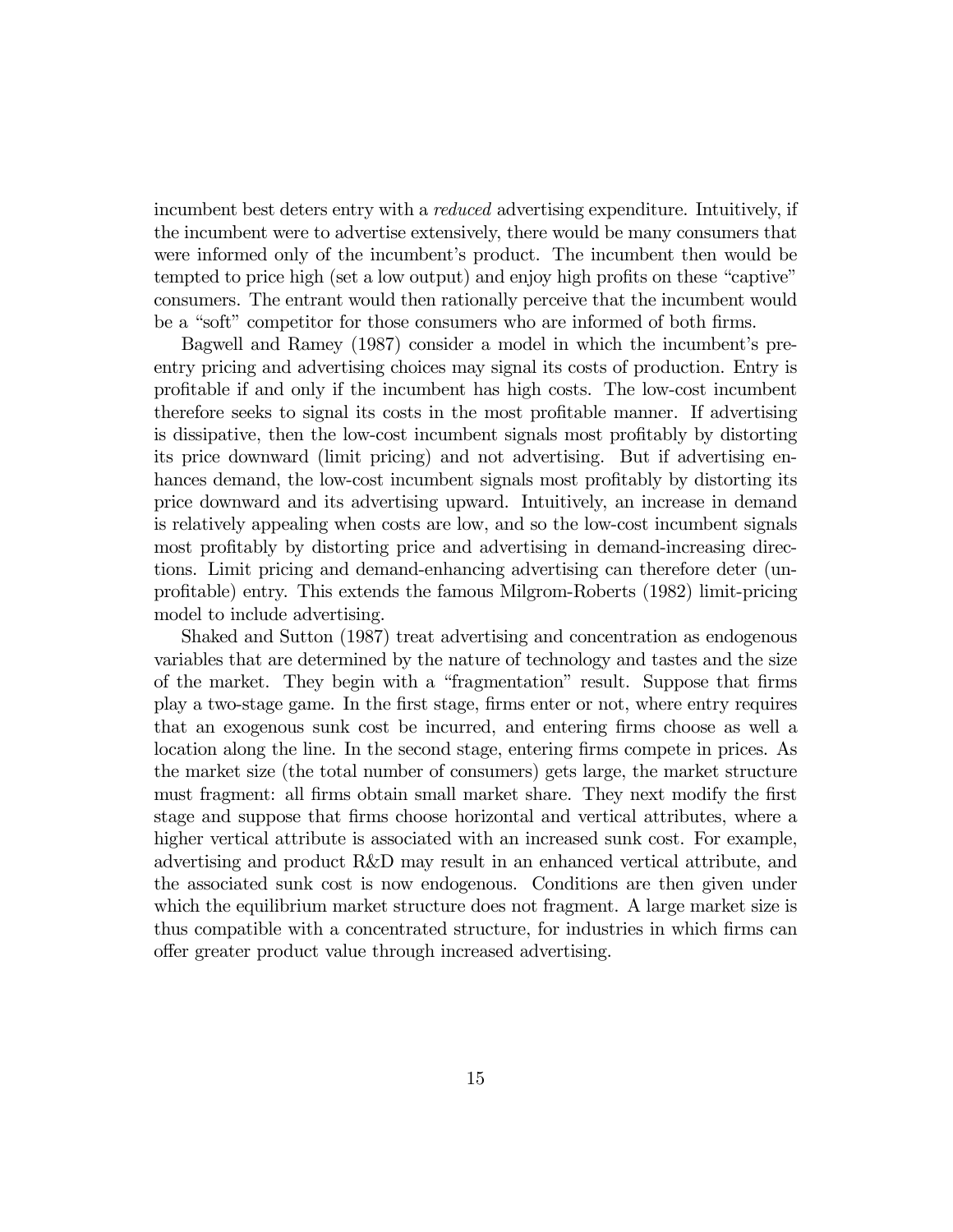#### 1.2.8. Advertising and Market Structure: Empirical

As I mention above, the first-wave of empirical analysis emphasized cross-industry comparisons. Much of this work analyzes the empirical association between advertising intensity and profitability. In an influential survey, Comanor and Wilson (1979) summarize many of the studies of this period. As their survey indicates, a positive association between advertising intensity and profitability is observed in a number of studies, although there are important questions concerning the interpretation of this finding (entry deterrence or superior efficiency?), and there are also important issues associated with the measurement of profitability (when advertising, like capital, has durable effects). The association appears stronger for manufacturers of consumers goods and for goods sold in convenience outlets.

Gasmi, Laffont and Vuong (1992) pioneer a novel empirical methodology for studying rivalry between firms in pricing and advertising. They illustrate their approach using data on the Coca-Cola and Pepsi-Cola markets over the period 1968-86. A demand function is specified for each product, where sales depend on own and rival prices and advertising selections. Marginal cost is assumed constant, and its value is specified to be linear in measurable input variables. Given these demand and cost specifications, the authors derive four first-order conditions, corresponding to optimality conditions for each firm in price and advertising, where the parameters of these conduct equations take different restrictions as different oligopoly games (e.g., Nash in all variables, Nash in prices and collusion in advertising, etc.) are posited. The authors allow, too, for the possibility of a midsample change in behavior. For any given game, the two demand and four conduct equations can be simultaneously estimated, where the six endogenous variables are the prices, advertising levels and quantities for the two firms. The authors then determine the best-fitting game and emphasize the associated estimates. Their analysis suggests that Coca-Cola was a Stackelberg leader in price and advertising until a mid-sample period (1976), after which duopoly conduct is characterized by collusion in advertising and competition in price. In this context, they report that soft-drink advertising is quite predatory (i.e., combative), as increased advertising by one firm tends not to broaden the cola market and works rather to redistribute market share toward the advertising firm.

Kadiyali (1996) examines the U. S. photographic film industry over the period 1970-90. As she explains, Eastman Kodak Company had a virtual monopoly in this industry in the 1970s, but a mid-sample change occurred in the 1980s when Kodak accommodated entry by Fuji. Kadiyali constructs a dataset that includes firm-level price, advertising, quantity and input cost data from the pre- and post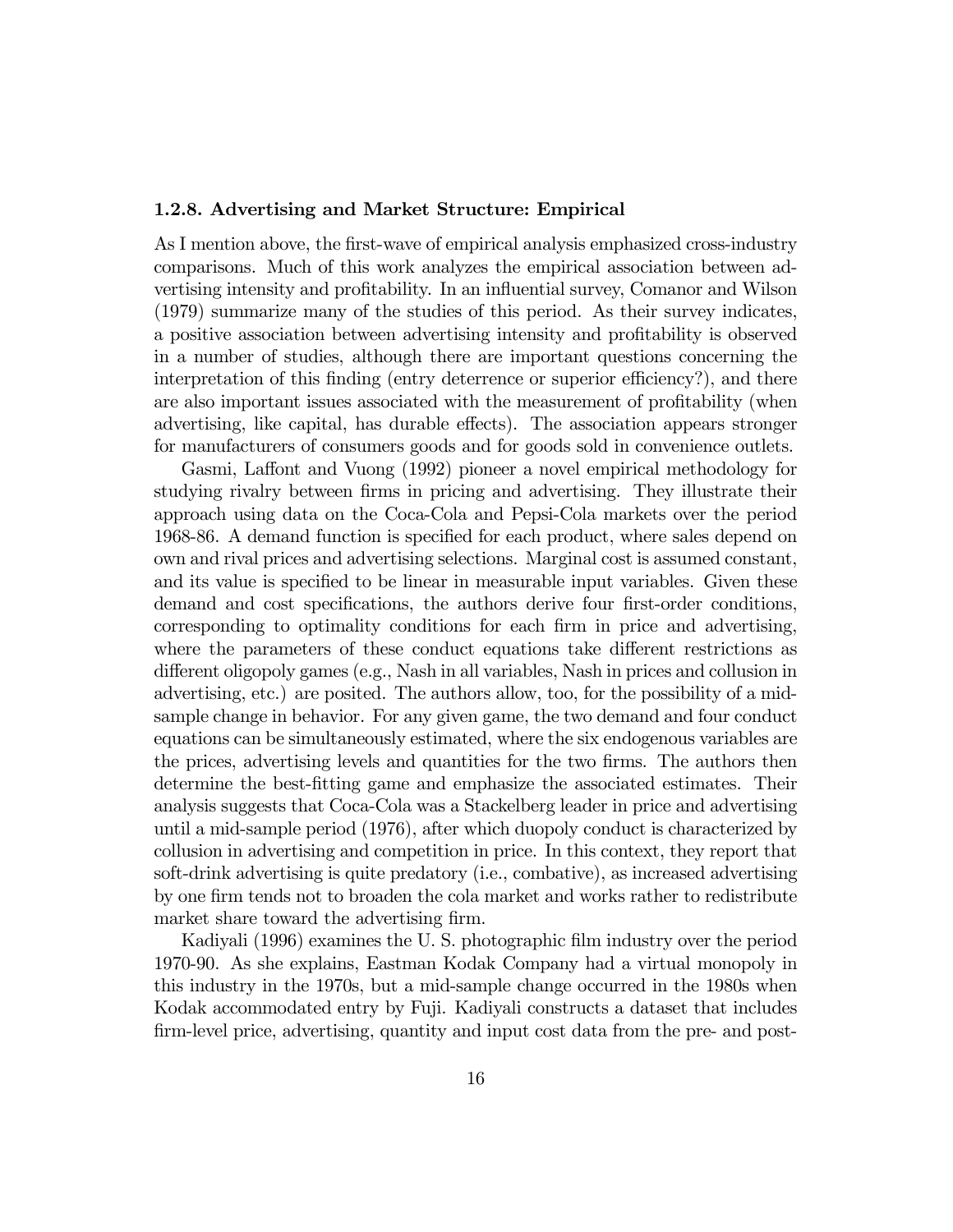entry periods. Following Gasmi, Laffont and Vuong, she puts forth a general model that specifies a demand equation, a pricing first-order condition and an advertising first-order condition for each of the two firms. For a posited game between the two firms, the parameters of the first-order conditions assume further restrictions, and so it is possible to determine the best-fitting game. Kadiyali reports evidence that Kodak maintained its monopoly position in the pre-entry period by using limit pricing and high advertising. As she notes, a possible explanation is that Kodak sought to signal low costs, as in the theories of Milgrom and Roberts (1982) and Bagwell and Ramey (1987). Kodak was compelled to accommodate Fuji by 1980, however, due to demand and cost advantages that Fuji enjoyed. In the post-entry period, estimates indicate that Kodak and Fuji were colluding in their price-advertising selections, with substantial weight given to Fuji's profits.

Slade (1995) analyzes a dynamic model of price and advertising brand rivalry. Using weekly price, sales and promotional data for four brands of saltine crackers sold in grocery stores in a small town, she estimates demand and conduct equations, where the latter concern the probabilities of changes in prices and advertising efforts. Evidence is given that a brand's sales are decreasing (increasing) in own price (advertising), and increasing (decreasing) in rival-brand price (advertising). Slade argues that advertising is mildly predatory, in that rival-brand sales fall; however, it is not perfectly predatory, in that total sales rise. The effect of advertising in the cracker market thus falls somewhere between the strong predatory effect of advertising in the soft-drink industry that Gasmi, Laffont and Vuong (1992) report and the positive spill-over effect of advertising in the cigarette industry that Roberts and Samuelson (1988) report. Finally, Slade finds crossbrand evidence that advertising efforts are strategic substitutes and prices are strategic complements. In the dynamic game, firms thus compete aggressively in advertising and accommodate when setting prices, but the resulting high prices do not reflect collusion. Finally, low prices and high advertising make a brand "tough" and thus would be used were entry deterrence the objective. This runs counter to Schmalensee's (1983) interesting theory.

In an influential book, Sutton (1991) proposes an alternative empirical approach. An excellent summary of this approach is offered by Bresnahan (1992).4 Bresnahan first puts Sutton's approach in historical perspective. As Bresnahan observes, Industrial Organization research was initially inductive in nature, with conclusions drawn from industry case studies. This changed with Bain, who articulated a deductive approach under which the implications of theories would be

<sup>4</sup>For another excellent review, see Schmalensee (1992).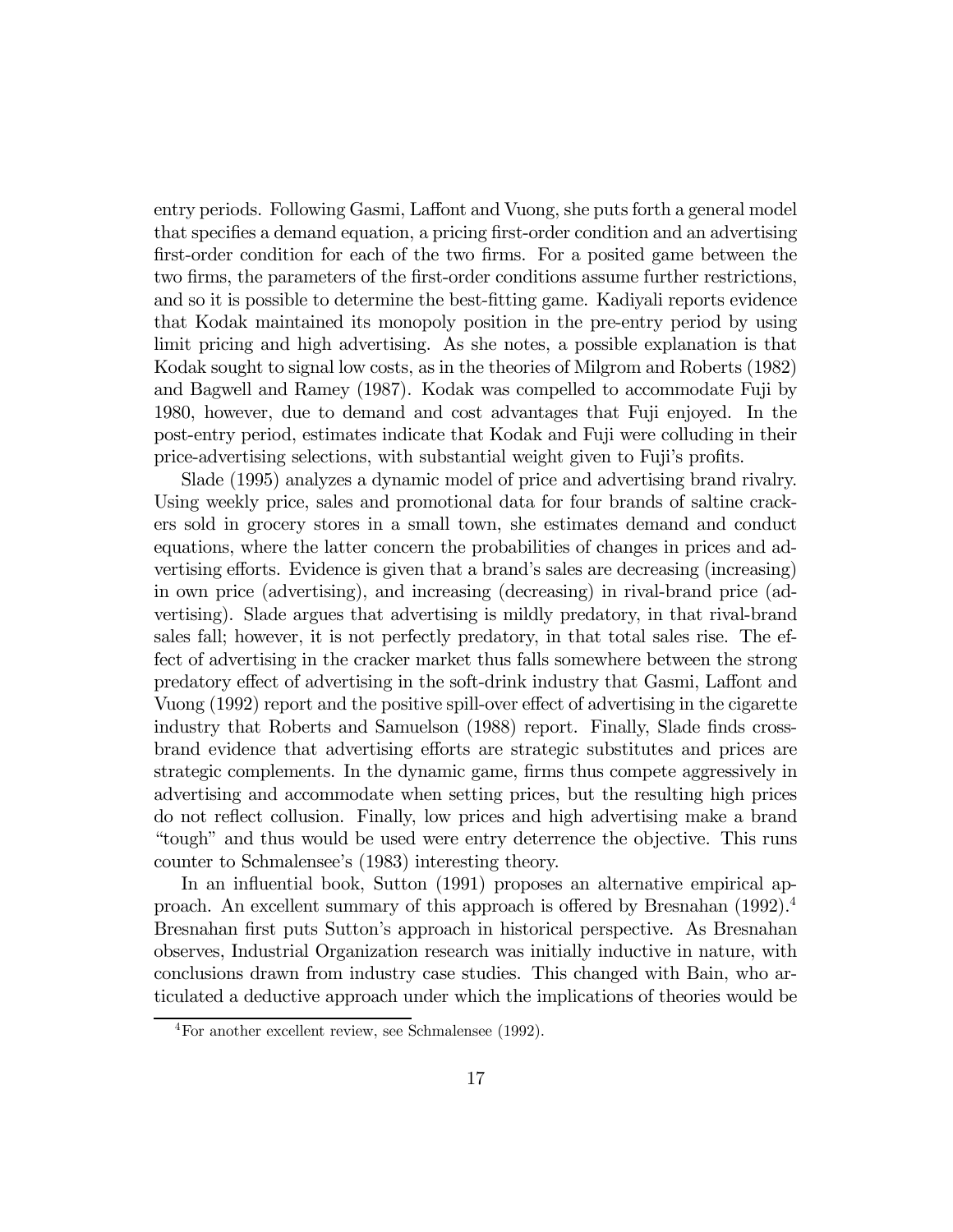tested across broad industry categories. This was followed by "particularizing" theory and then empirical work. Like Bain, Sutton adopts a deductive approach and looks for the key structural variables that yield predictions amenable to statistical evaluation. But Sutton is able to draw on recent theoretical work, from which he identifies novel structural variables and extracts a few robust predictions that concern the endogenous determination of concentration. Sutton then tests these predictions with data from a particular industry group (namely, food industries in different countries). He also complements his statistical evidence with detailed case studies, which offer a window from which to assess some of the less robust predictions of the recent theoretical work.

What are Sutton's structural variables? Building on his work with Shaked, Sutton focuses on predictions that concern the manner in which the endogeneity of sunk costs and the "toughness" of price competition influence the relationship between market size and concentration. In exogenous sunk cost industries, as market size increases, the market structure may fragment, although fragmentation requires greater market size when price competition is tougher. By contrast, Sutton provides conditions for endogenous sunk cost industries under which the industry does not fragment no matter how large the size of the market. Market size varies considerably across the countries, and the food group includes industries with disparate advertising intensities, suggesting that the endogeneity of sunk costs varies across industries. As Bresnahan explains, Sutton finds in this data much evidence that is consistent with his approach. Bresnahan also suggests a number of directions for new research.

# 1.2.9. References

Bagwell, Kyle (2001), "The Economic Analysis of Advertising," mimeo.

- Bagwell, Kyle and Michael H. Riordan (1991), "High and Declining Prices Signal Product Quality," American Economic Review, 81, 224-239.
- Bain, Joe S. (1956), Barriers to New Competition: Their Character and Consequences in Manufacturing Industries, Cambridge, MA: Harvard University Press.
- Borden, Neil H. (1942), The Economic Effects of Advertising, Chicago: Richard D. Irwin, Inc.
- Braithwaite, Dorothea (1928), "The Economic Effects of Advertisement," Economic Journal, 38, 149, March, 16-37.

Chamberlin, Edward (1933), The Theory of Monopolistic Competition,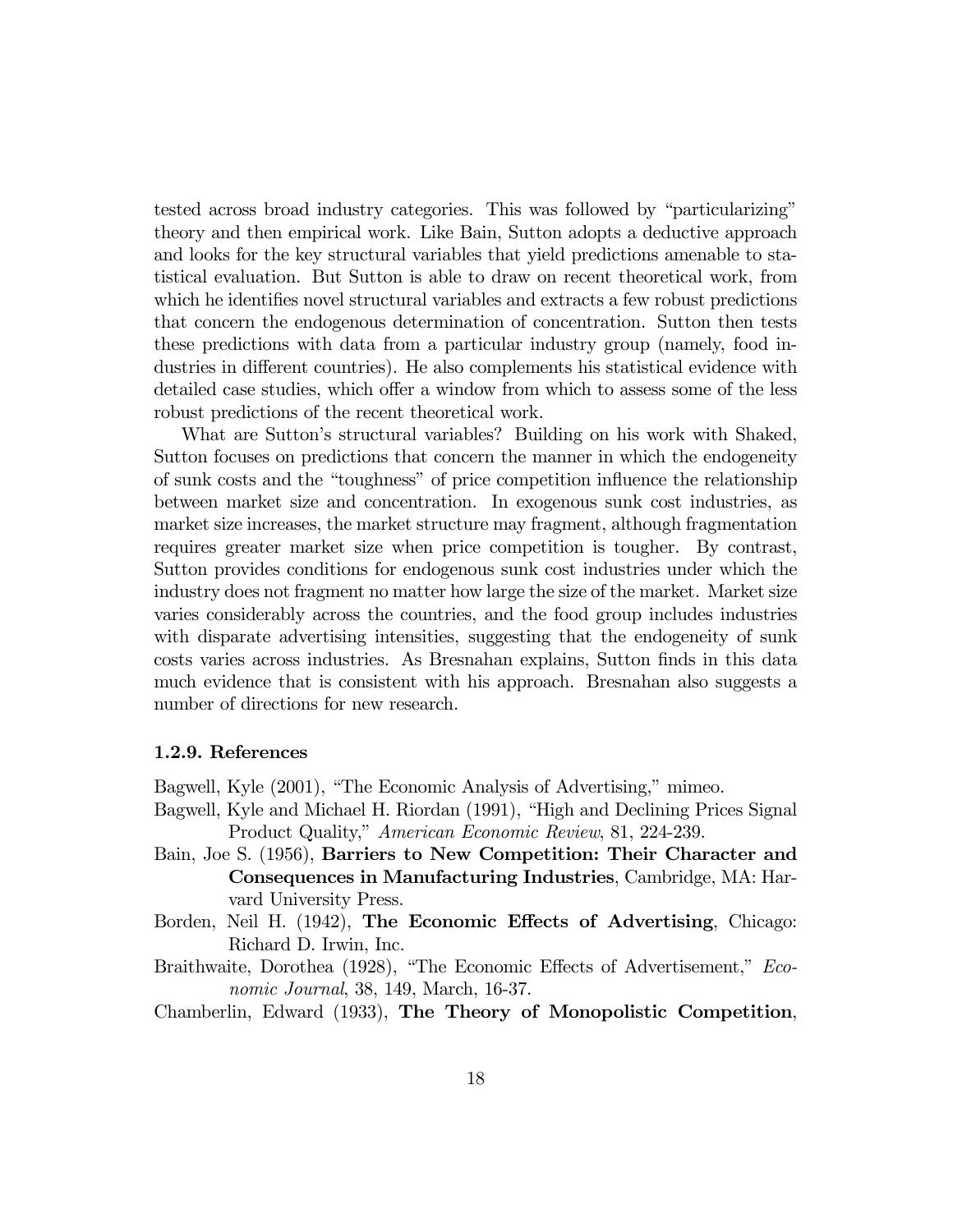Cambridge, MA: Harvard University Press.

- Chandler, Alfred D. (1990), Scale and Scope: The Dynamics of Industrial Capitalism, Cambridge, Mass: Harvard University Press.
- Comanor, William. S. and Thomas. A. Wilson (1967), "Advertising, Market Structure and Performance," The Review of Economics and Statistics, 49, 423-40.
- Comanor, William S. and Thomas A. Wilson (1974), Advertising and Market Power, Cambridge, MA: Harvard University Press.
- Demsetz, Harold (1973), "Industry Structure, Market Rivalry, and Public Policy," Journal of Law and Economics, April, 16, 1-10.
- Dixit, Avinash (1980), "The Role of Investment in Entry Deterrence," Economic Journal, 90, 95-106.
- Ekelund, Robert B., Jr. and David S. Saurman (1988), Advertising and the Market Process: A Modern Economic View , San Francisco, CA: Pacific Research Institute for Public Policy.
- Hochman, Oded and Israel Luski (1988), "Advertising and Economic Welfare: Comment," American Economic Review, 78.1, March, 290-6.
- Lambin, Jean J. (1976), Advertising, Competition and Market Conduct in Oligopoly Over Time, Amsterdam: North Holland Publishing, Co..
- Marshall, Alfred (1890), Principles of Economics, London: MacMillan and Co..
- Marshall, Alfred(1919), Industry and Trade, London: MacMillan and Co..
- Milgrom, Paul and D. John Roberts (1982), "Limit Pricing and Entry Under Incomplete Information," Econometrica, 50, 443-460.
- Nelson, Phillip (1975), "The Economic Consequences of Advertising," Journal of Business, 48, 213-41.
- Nichols, Len M. (1985), "Advertising and Economic Welfare," American Economic Review, 75.1, March, 213-8.
- Ozga, S. A. (1960), "Imperfect Markets Through Lack of Knowledge," Quarterly Journal of Economics , 74.1, 29-52.
- Pope, Daniel (1983), The Making of Modern Advertising, New York: Basic Books.
- Porter, Michael E. (1976b), Interbrand Choice, Strategy and Bilateral Market Power, Cambridge, Mass: Harvard University Press.
- Roberts, Mark J. and Larry Samuelson (1988), "An Empirical Analysis of Dynamic Nonprice Competition in an Oligopolistic Industry," Rand Journal of Economics, 19, 200-220.